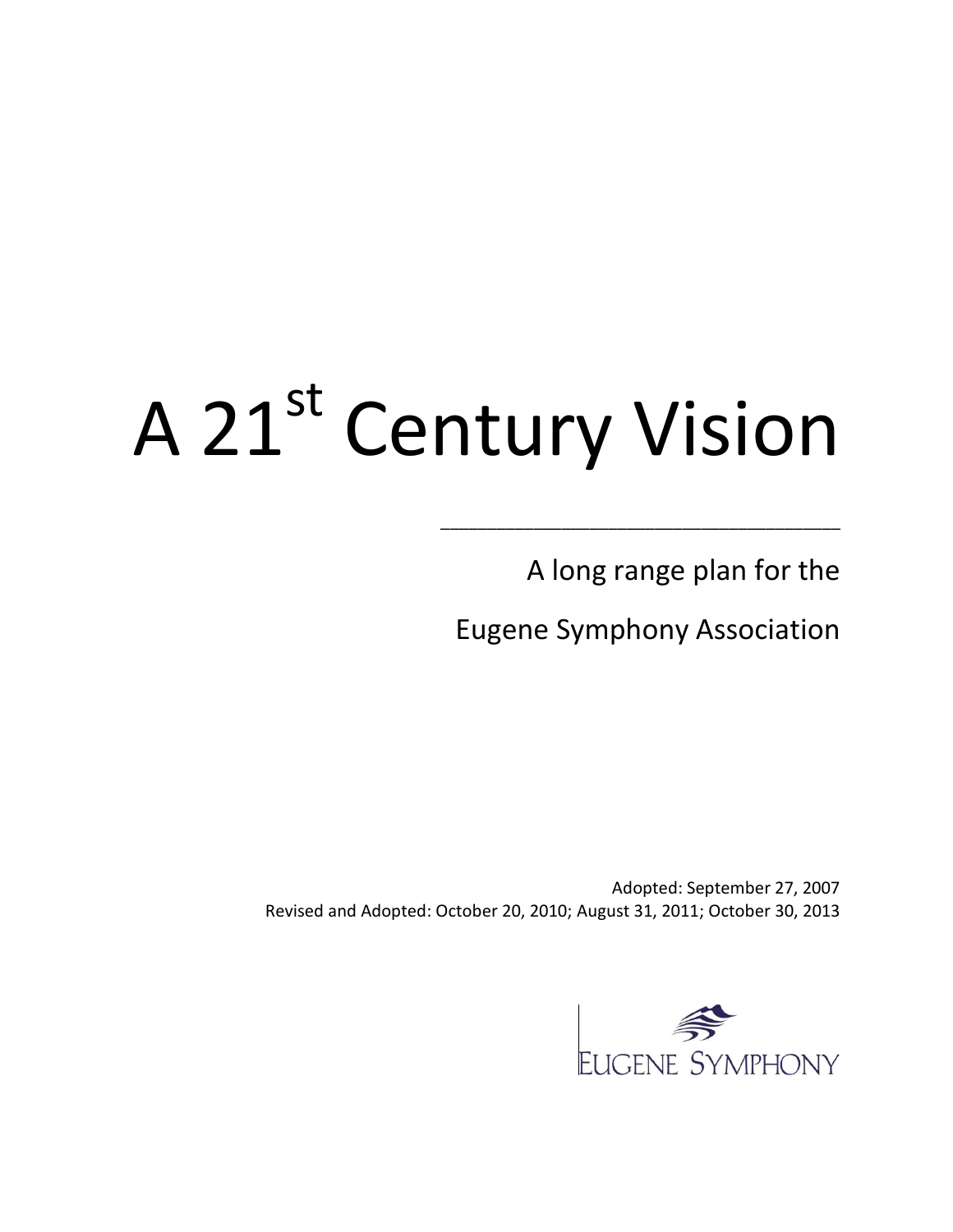# The Landscape

In 2005, the Eugene Symphony engaged in an intensive long range planning process, more comprehensive than any such effort in the symphony's history, involving consultation within the community and beyond. From this process, a plan emerged that helped the symphony transform itself and continue to enrich lives through the power of music.

The Eugene Symphony's plan grew out of a desire to improve operationally and artistically. With a history of fiscal stability and a trend towards growth, the symphony saw these positive circumstances as an opportunity to envision the future.

Immediately following the symphony's participation in the League of American Orchestras *Developing An Institutional Vision* initiative in the summer of 2005, the board of directors appointed a long range steering committee to review the need for, and feasibility of conducting an organization-wide planning process. The ensuing process included a larger planning committee comprised of musicians, board, patrons and staff, as well as three town hall meetings to which Eugene Symphony musicians, donors and subscribers were invited. Nearly 200 community members participated in the planning process led by organizational consultant Margot Helphand with oversight provided by board president and long range planning chair, Mary Ann Hanson.

# The Framework

The Eugene Symphony agreed to create a long range plan using a framework created by management expert Jim Collins as described in his book, *Good to Great*. This framework outlines two distinct planning phases; the *Vision* phase and the *Strategy* phase.

Within the vision phase, the symphony formulated its "Core Purpose" (why we do what we do), its "Core Values" (who we are), and its "Big Goals" (where we are headed). The strategy phase is the point at which the symphony is currently operating, deciding what course of action will best make the organization's goals a reality.

The following pages outline the Eugene Symphony's long range plan as adopted by the board of directors on May 30, 2007. A subsequent review of the entire plan was led by strategic planning committee chair, David Pottinger throughout FY10. The committee's recommended changes and updates were adopted by the board of directors on October 20, 2010.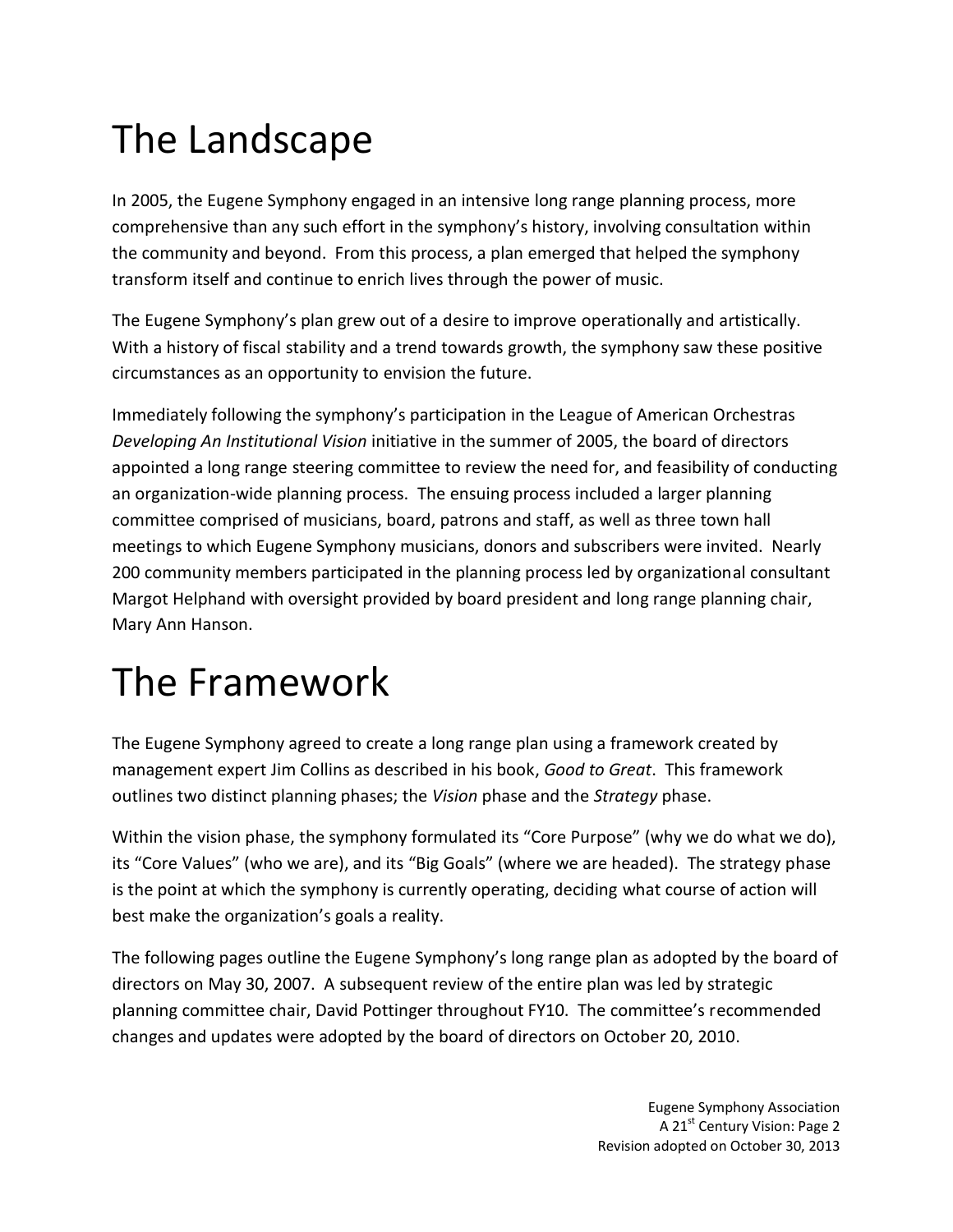### Our Core Purpose

Enriching lives through the power of music.

## Our Core Values

#### Excellence

We are committed to the highest artistic and professional standards and serve as good stewards of our institution.

#### Service

We engage our community through meaningful experiences.

#### Passion

We are driven by a deep connection to music that inspires our work.

#### Optimism

We have a sense of possibility, approaching challenges from a positive perspective.

## Our Big Goals

- I. To make the concert-going experience an essential part of life.
	- We awaken the innate musical curiosity in every individual.
	- We perform to capacity crowds that trust us to deliver great musical experiences.
	- Our community engagement programs allow multiple points of entry and are available to people at all levels of experience.

#### *Current Strategies:*

- Explore opportunities for multiple summer concerts, some of which may have associated ticket prices.
- Focus the education committee's efforts on expanding education and community engagement programs.
	- Develop activities that address the learning needs of current and future audience members that are designed to deepen their connection to the Symphony.
	- Program auxiliary activities throughout the concert week.
	- Support effective arts advocacy strategies.
	- Foster key relationships with regional school administrators and educators.
- Research and implement electronic media that allow performances to be electronically downloadable and/or disseminated.
	- Create a working group of staff, musicians and board members to determine appropriate technologies and recommend an implementation plan.
- Diversify our range of performance formats, styles and venues.